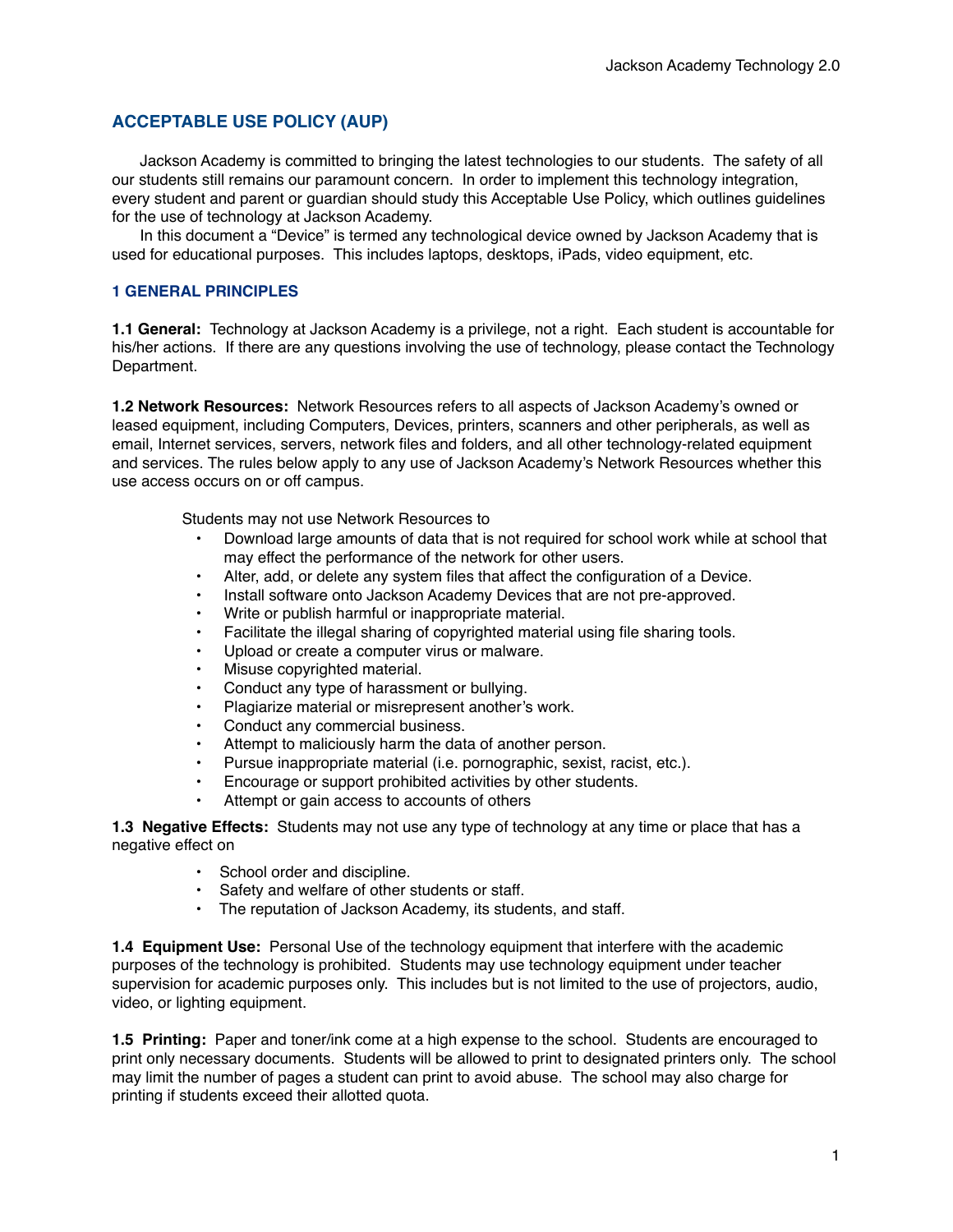# **2 DEVICES**

**2.1 Ownership:** Jackson Academy retains sole right of ownership of Devices and grants permission to the Student to use Devices according to the guidelines set forth in this document. Moreover, Jackson Academy administrative staff retains the right to collect and/or inspect the Device at any time, including via electronic remote access; and to alter, add, or delete installed software or hardware. Software and apps that are loaded onto computers and devices are a property of Jackson Academy and under Jackson Academy copyright and licensing agreements.

**2.2 Software:** Students are prohibited from installing any type of software or apps onto a Device unless authorized by the Technology Department. No one is allowed to copy any software from a Jackson Academy Device.

**2.3 Hardware:** Jackson Academy provides Devices for student usage as a service. Students are allowed to access only designated computers for students as well as their student assigned Device (if assigned). Students are not allowed to use a teacher's device unless approved by their teacher.

**2.4 Device Care:** In order to continue to provide the best in technology, students must help in taking care of the Devices they use. No food or drink is allowed around computers or Devices. No student should try to open or fix a computer or Device. Students are not allowed to make any physical changes to a Computer or student Device without permission from the Technology Department. This includes altering physical appearance of the Device by adding stickers, skins, removing asset tags, as well as removing the school provided case.

**2.5 Accounts:** Students at JA will be assigned a username and password. Students will login to JA systems using this information. If working in a shared Device environment (i.e. computer labs), all students are required to sign off after their Device session has ended.

# **3 DAMAGE OR LOSS OF EQUIPMENT**

**3.1 Responsibility:** The Student is responsible for maintaining a fully working Device at all times. The Student shall use reasonable care to ensure that the Device is not damaged. Where the damage occurs (on campus or off campus) does not affect the application of these policies.

**3.2 Repair Fees:** Damage repair fees are calculated based on the repair type and how many times a student has had a student assigned Device repaired over a three year period. Below is a list of repair fees:

#### **List of common repair costs:**

- Any repair to Device: i.e. total loss of Device, water damage, cracked screen, gross negligence
	- **\$125 (1st incident)**
	- **\$250 (All other incidents)**
- iPad charger/lightning cable: **\$10 each**
- iPad case: **\$50**
- iPad detachable keyboard: **\$50**
- Logitech Crayon: **\$50**

**3.3 Repair Procedure:** In order to have the Device repaired, the Student will take the Device to the JA Tech Center. Under no circumstance should the Student take the Device to a third party repair location, including the Apple Store. The Device will be assessed, and if further repair is required, a loaner Device may be issued to the Student. The Student's Device will be repaired in-house or sent out for repair. The Tech Center will e-mail the Student's parents to inform them that a repair is being done and how much the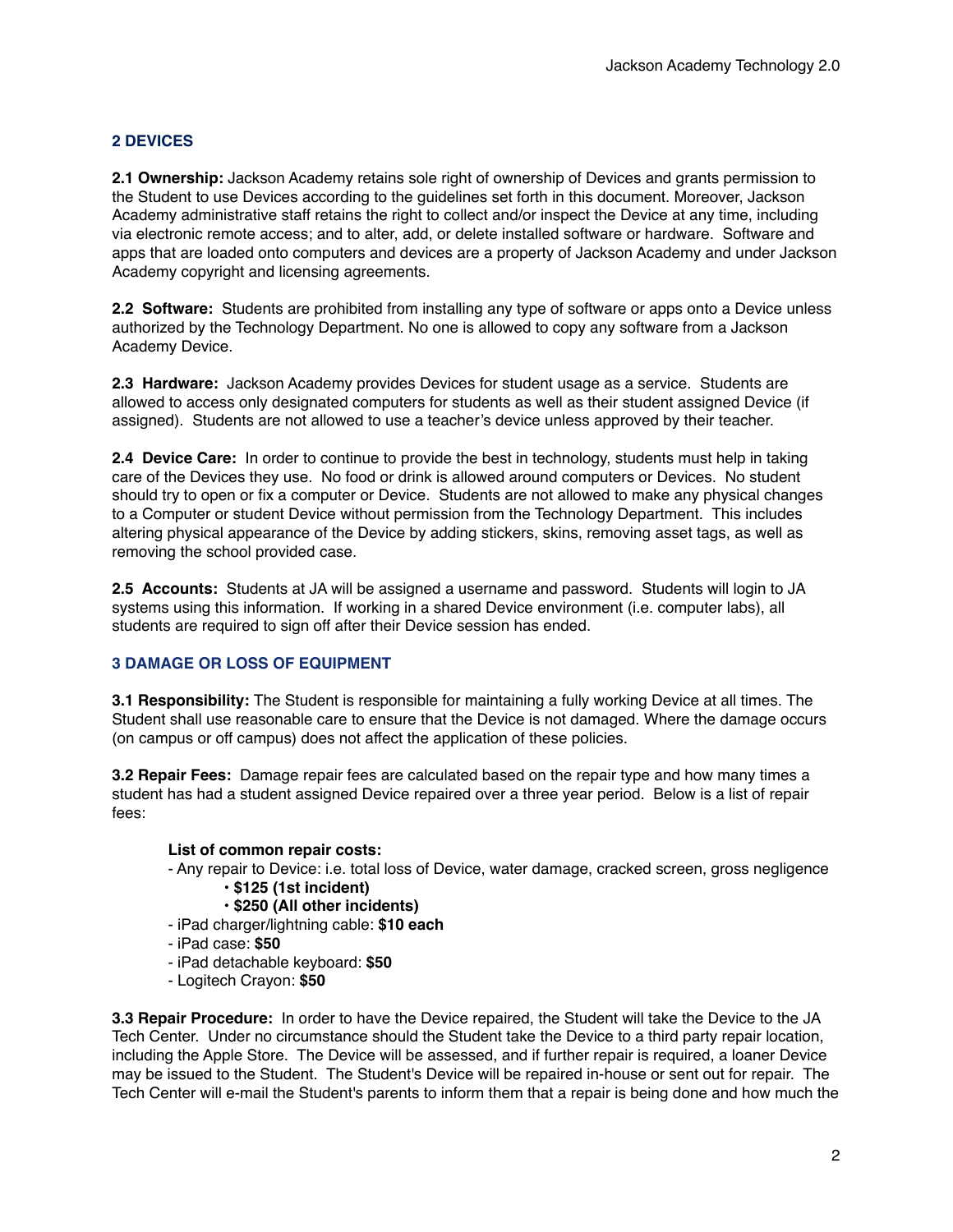repair cost may be. Once the device is ready to be picked up, an e-mail will be sent to the Student. In order to receive the repaired Device, the Student must pay the applicable fee to the JA Tech Center.

**3.4 Technical Support and Repair:** Jackson Academy will make technical support, maintenance, and repair available at the JA Tech Center. For after hours and weekend support, please email the tech team at [jatech@jacksonacademy.org](mailto:jatech@jacksonacademy.org) or visit the JA website.

**3.6 Responsibility for Loss:** In the event the Device is lost or stolen, the repair fees (shown in 3.2) will apply. Where the loss or theft occurs (on campus or off campus) does not affect the application of these policies.

**3.7 Actions Required in the Event of Damage or Loss:** If the Device is damaged or lost, the Student must report the problem immediately to the JA Tech Center. If lost, Jackson Academy requires that the Student and Parent complete and sign a statement fully describing the circumstances of the loss. If stolen, Jackson Academy will require the Student/family to file a police report, a copy of which shall be provided to Jackson Academy.

# **4 SECURITY**

**4.1 Electronic Data:** Students are responsible for all data on their student assigned device. Only the student and Technology Department have access to the data on each device. The student should not expect privacy of his/her files. It is the sole responsibility of the Student to backup all student data as necessary. Jackson Academy does not accept responsibility for loss of any such data.

**4.2 Passwords:** Students in certain grades will receive a password that is assigned to them. This password is known only by the Technology Department and the Students themselves. Students are reminded that this password should be treated seriously. **For security and liability purposes, no student should give his/her password out to anyone.** Under no circumstances should a student attempt to find out another student or staff member's password or attempt to access that person's email or personal files.

**4.3 Student Security Online:** No student should give out his/her or any other student/faculty members' personal information via electronic communication. This includes but is not limited to: name, address, picture, etc.

**4.4 Monitoring***:*Jackson Academy reserves the right to monitor any aspect of its information systems in order to protect its systems. School administration monitors the network and may find it necessary to investigate electronic incidents even if they happen after hours and outside of school. As the owners of the School's Network Resources the School administration reserves the right, if needed, and at its discretion, to access remotely, open, examine, and/or delete electronic files that violate this Acceptable Use Policy.

**4.5 Network Access:** Students should not attempt to gain access to the JA network with any equipment that is not owned by the school and/or not approved by the Technology Department. This includes, but is not limited to cell phones, computers, or any other network capable device.

#### **5 INTERNET**

**5.1 Overview:** Jackson Academy offers internet access to its students for academic purposes. Internet access is filtered for protection of our students and faculty.

**5.2 Inappropriate material:** Students are prohibited from visiting inappropriate websites. Internet access is for academic use only and should be surfed that way.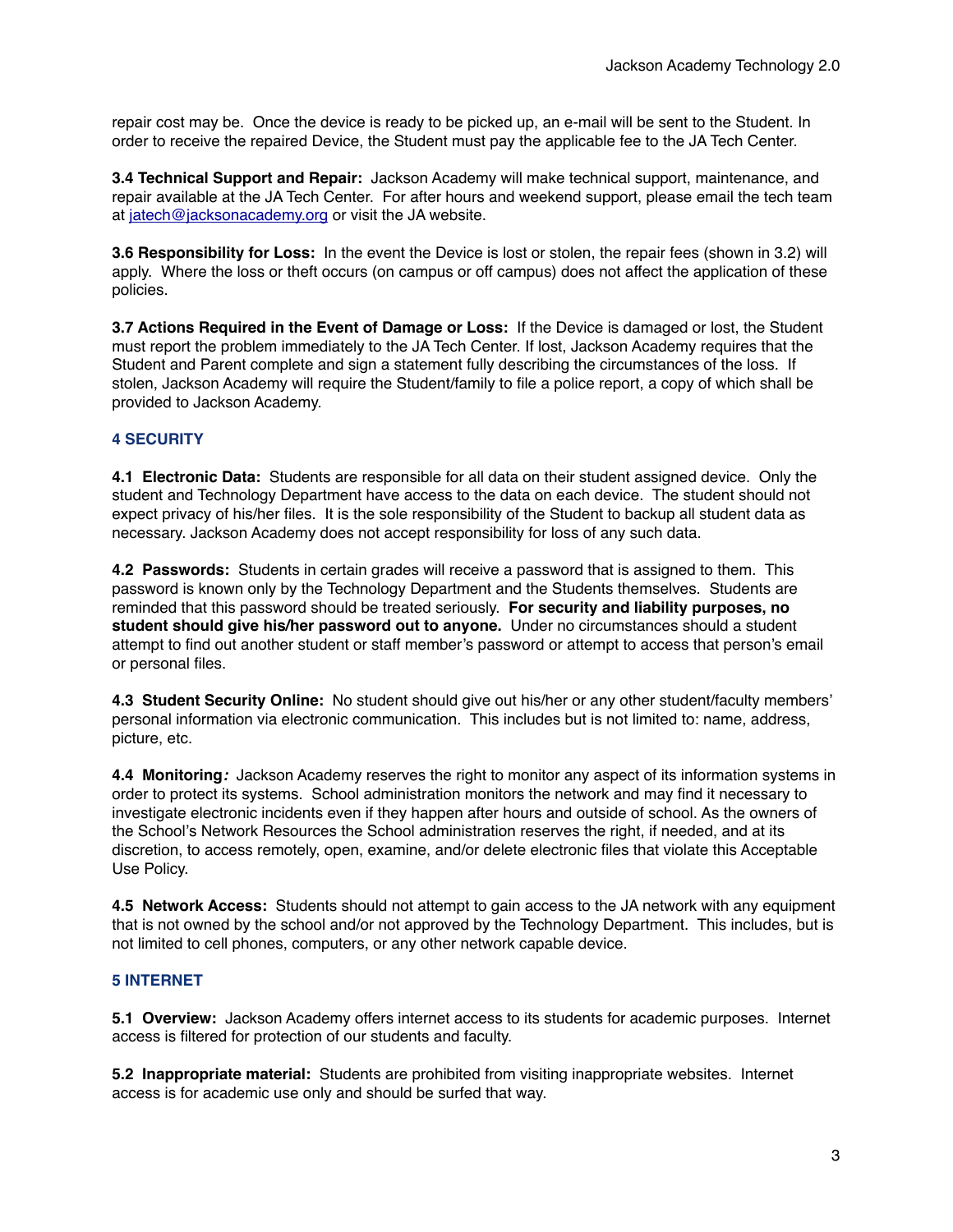**5.3 Filtering:** Jackson Academy has an internet filter that will filter inappropriate websites as well as those that may interfere in the teaching and learning process. Student Devices will be filtered at school as well as at home. By offering this filtering service, Jackson Academy is making its best effort in protecting students. However, it is impossible to filter or restrict access to all sites that may contain questionable information. We recommend parents oversee their child's Device activities at home.

# **6 EMAIL**

**6.1 Overview:** In an effort to increase communication between students and between students and staff at Jackson Academy, JA has decided to endorse a student email system. Students in grades 5-12 will be assigned their own Jackson Academy email address. Students' email addresses will be in the form of [username@jacksonacademy.org.](mailto:loginid@jastudents.org) Students will login with the same username and password combination that is used to sign in to school Computers and Devices.

**6.2 Checking email:** Students can check their email from any computer that has an internet connection by visiting <http://mail.jacksonacademy.org>and logging in.

**6.3 Email Restrictions:** Students will be able to receive email from other students and faculty only.

**6.4 Inappropriate email:** Students are prohibited from sending inappropriate emails to anyone at Jackson Academy or any other domain. This includes mass spam emails, chain letters, and material others may find offensive.

# **7 DISCIPLINE AND LIABILITY**

**7.1 Overview:** Breach of this policy may result in disciplinary action. Depending on the severity of the breach, this may include:

- An informal warning from a staff member or administrator
- A formal verbal or written warning for misconduct
- Loss of technology privileges
- Dismissal for gross misconduct
- Civil proceedings to recover damages
- Criminal proceedings

**7.2 Infraction Levels:** In order to better communicate discipline policies, Jackson Academy has developed a system that is divided into three levels. Depending on the severity of the infraction and grade level, these levels may be altered. The following is only considered a guideline for policy enforcement.

#### **Level 1 Infraction**

*Type of infraction*

- Abuse, misuse, or negligence that leads to minor damage of technology equipment
- Installing unauthorized software that may cause disruption
- Disrupting class by not following explicit instructions of the teacher where technology is concerned.

*Disciplinary Action for Level 1 Infractions*

- 1st Offense: Administrative warning, parent contact and one grade appropriate detention
- 2nd Offense: Administrative warning, parent conference and two appropriate detentions
- 3rd Offense: Administrative warning, parent conference and in-school suspension

#### **Level 2 Infraction**